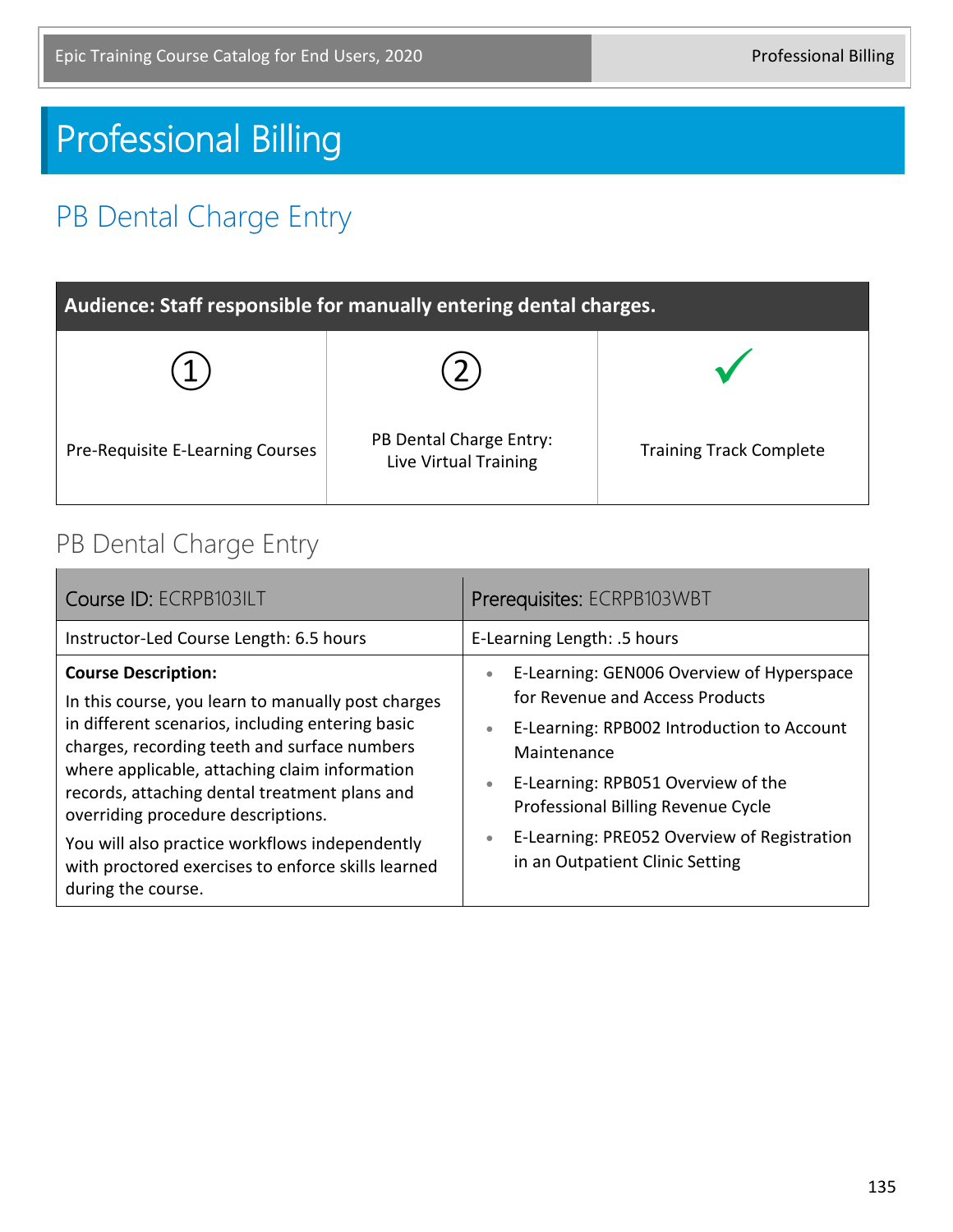## PB Anesthesia Coder

| Audience: Staff responsible for coding anesthesia charges. |                                               |                                |
|------------------------------------------------------------|-----------------------------------------------|--------------------------------|
|                                                            |                                               |                                |
| Pre-Requisite E-Learning Courses                           | PB Anesthesia Coder:<br>Live Virtual Training | <b>Training Track Complete</b> |

#### PB Anesthesia Coder

| Course ID: ECRPB100ILT                                                                                                                                                                                                                                                                                                                                                                                                                                                                                                                                                | Prerequisites: ECRPB100WBT                                                                                                                                                                                                                                                                                                                                                                                        |  |
|-----------------------------------------------------------------------------------------------------------------------------------------------------------------------------------------------------------------------------------------------------------------------------------------------------------------------------------------------------------------------------------------------------------------------------------------------------------------------------------------------------------------------------------------------------------------------|-------------------------------------------------------------------------------------------------------------------------------------------------------------------------------------------------------------------------------------------------------------------------------------------------------------------------------------------------------------------------------------------------------------------|--|
| Instructor-Led Course Length: 6.5 hours                                                                                                                                                                                                                                                                                                                                                                                                                                                                                                                               | E-Learning Length: .5 hours                                                                                                                                                                                                                                                                                                                                                                                       |  |
| <b>Course Description:</b><br>In this course, you learn to use Anesthesia Charge<br>Entry to access a batch, code a charge session<br>from clinical activity, and post anesthesia charges.<br>In this course, you will also learn to manually post<br>charges in different scenarios, including entering<br>basic charges, recording NDC information,<br>attaching claim information records, and<br>overriding procedure descriptions.<br>You will also practice workflows independently<br>with proctored exercises to enforce skills learned<br>during the course. | E-Learning: GEN006 Overview of Hyperspace<br>$\bullet$<br>for Revenue and Access Products<br>E-Learning: RPB002 Introduction to Account<br>$\bullet$<br>Maintenance<br>E-Learning: RPB051 Overview of the<br>$\bullet$<br>Professional Billing Revenue Cycle<br>E-Learning: PRE052 Overview of Registration<br>$\bullet$<br>in an Outpatient Clinic Setting<br>E-Learning: RPB810 Anesthesia Billing<br>$\bullet$ |  |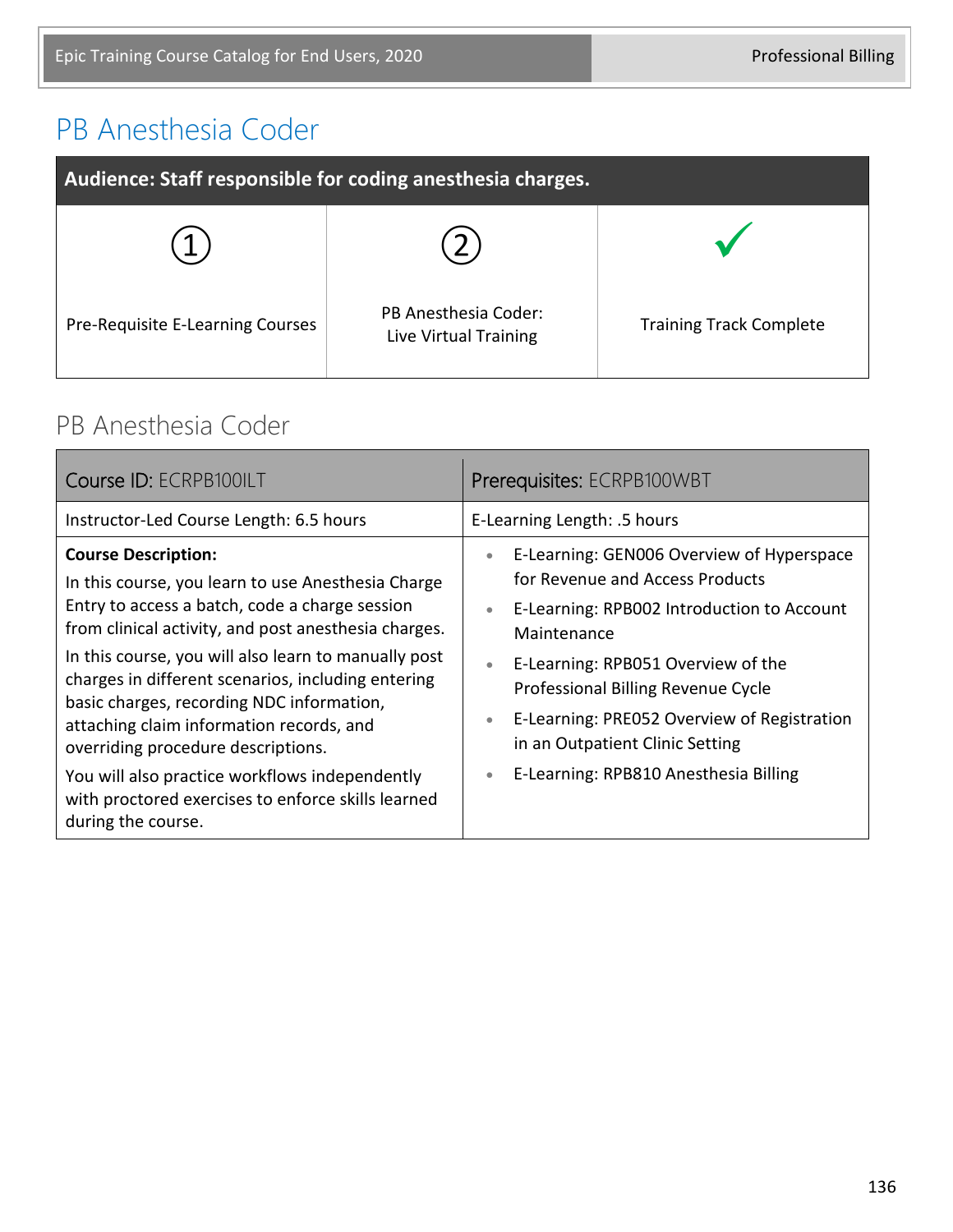# PB Charge Entry

| Audience: Staff responsible for manually entering physician's charges. |                                           |                                |
|------------------------------------------------------------------------|-------------------------------------------|--------------------------------|
|                                                                        |                                           |                                |
| Pre-Requisite E-Learning Courses                                       | PB Charge Entry:<br>Live Virtual Training | <b>Training Track Complete</b> |

#### PB Charge Entry

| Course ID: ECRPB101ILT                                                                                                                                                                                                                                        | Prerequisites: ECRPB101WBT                                                                                                                                                                                             |
|---------------------------------------------------------------------------------------------------------------------------------------------------------------------------------------------------------------------------------------------------------------|------------------------------------------------------------------------------------------------------------------------------------------------------------------------------------------------------------------------|
| Instructor-Led Course Length: 5.5 hours                                                                                                                                                                                                                       | E-Learning Length: .5 hours                                                                                                                                                                                            |
| <b>Course Description:</b><br>In this course, you learn to manually post charges<br>in different scenarios, including entering basic<br>charges, recording NDC information, attaching<br>claim information records, and overriding<br>procedure descriptions. | E-Learning: GEN006 Overview of Hyperspace<br>$\bullet$<br>for Revenue and Access Products<br>E-Learning: RPB002 Introduction to Account<br>$\bullet$<br>Maintenance<br>E-Learning: RPB051 Overview of the<br>$\bullet$ |
| You will also practice workflows independently<br>with proctored exercises to enforce skills learned<br>during the course.                                                                                                                                    | Professional Billing Revenue Cycle<br>E-Learning: PRE052 Overview of Registration<br>$\bullet$<br>in an Outpatient Clinic Setting                                                                                      |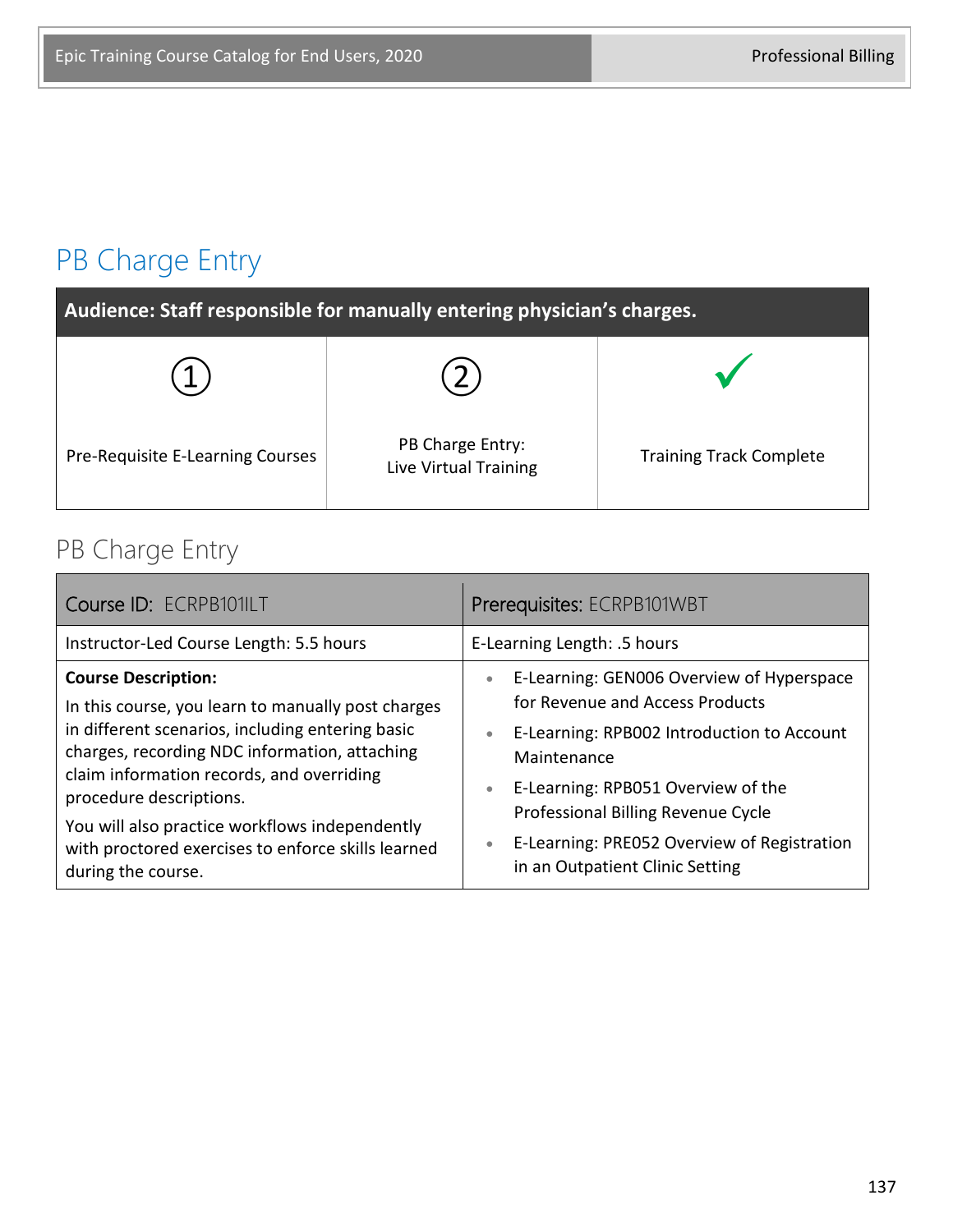# PB Charge Review

| Audience: Billers or Coders responsible for correcting charge edits. |                                           |                                            |                                   |
|----------------------------------------------------------------------|-------------------------------------------|--------------------------------------------|-----------------------------------|
|                                                                      |                                           | $3^{\circ}$                                |                                   |
| Pre-Requisite E-Learning<br>Courses                                  | PB Charge Entry:<br>Live Virtual Training | PB Charge Review:<br>Live Virtual Training | <b>Training Track</b><br>Complete |

## PB Charge Review

| Course ID: ECRPB101ILT                                                                                                                                                                                                                               | Prerequisites: ECRPB101WBT                                         |
|------------------------------------------------------------------------------------------------------------------------------------------------------------------------------------------------------------------------------------------------------|--------------------------------------------------------------------|
| Instructor-Led Course Length: 3 hours                                                                                                                                                                                                                | E-Learning Length: .15 hours                                       |
| <b>Course Description:</b>                                                                                                                                                                                                                           | Course: PB Charge Entry<br>$\bullet$                               |
| In this course you learn how to identify and fix<br>charges that have errors. This includes identifying<br>errors, fixing coding problems, associating claim<br>information records, and fixing charge sessions<br>generated from clinical activity. | E-Learning: RPB052 Overview of Charge Review<br>$\bullet$<br>Tools |
| You will also practice workflows independently<br>with proctored exercises to enforce skills learned<br>during the course.                                                                                                                           |                                                                    |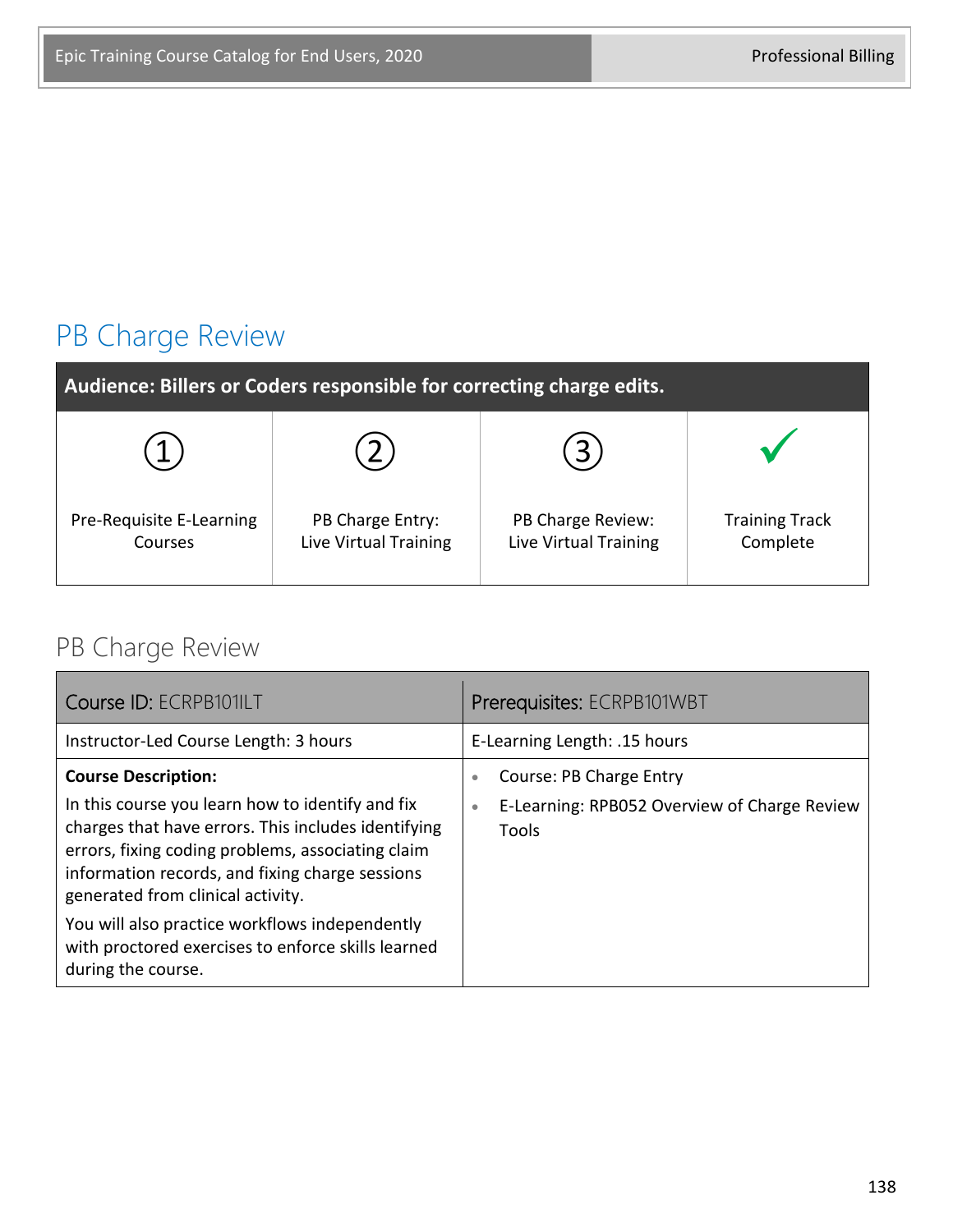## PB Charge Capture Supervisor

| <b>Audience: Individuals supervising Charge Entry &amp; Charge Review Staff.</b> |                                           |                                                        |                                   |
|----------------------------------------------------------------------------------|-------------------------------------------|--------------------------------------------------------|-----------------------------------|
|                                                                                  |                                           |                                                        |                                   |
| Pre-Requisite E-Learning<br>Courses                                              | Appropriate Charge<br><b>Entry Course</b> | Charge Capture<br>Supervisor:<br>Live Virtual Training | <b>Training Track</b><br>Complete |

## PB Charge Capture Supervisor

| Course ID: ECRPB104ILT                                                                                                                                                                                                                                                                                                    | Prerequisites: ECRPB104WBT                                                                                                                                                                                                                                          |
|---------------------------------------------------------------------------------------------------------------------------------------------------------------------------------------------------------------------------------------------------------------------------------------------------------------------------|---------------------------------------------------------------------------------------------------------------------------------------------------------------------------------------------------------------------------------------------------------------------|
| Instructor-Led Course Length: 3 hours                                                                                                                                                                                                                                                                                     | E-Learning Length: .25 hours                                                                                                                                                                                                                                        |
| <b>Course Description:</b><br>In this course, you learn how to reconcile charges<br>at the end of the day, monitor charge volume and<br>end user productivity, and save report settings. In<br>addition, you learn how to reconcile inpatient<br>professional charges and perform supervisor<br>functions in a workqueue. | Staff will be required to complete their<br>$\bullet$<br>necessary Charge Entry Course based on the<br>scope of their job function:<br>PB Anesthesia Coder, PB Charge Entry, or PB<br>Dental Charge Entry<br>E-Learning: RPT005 Run and Manage Reports<br>$\bullet$ |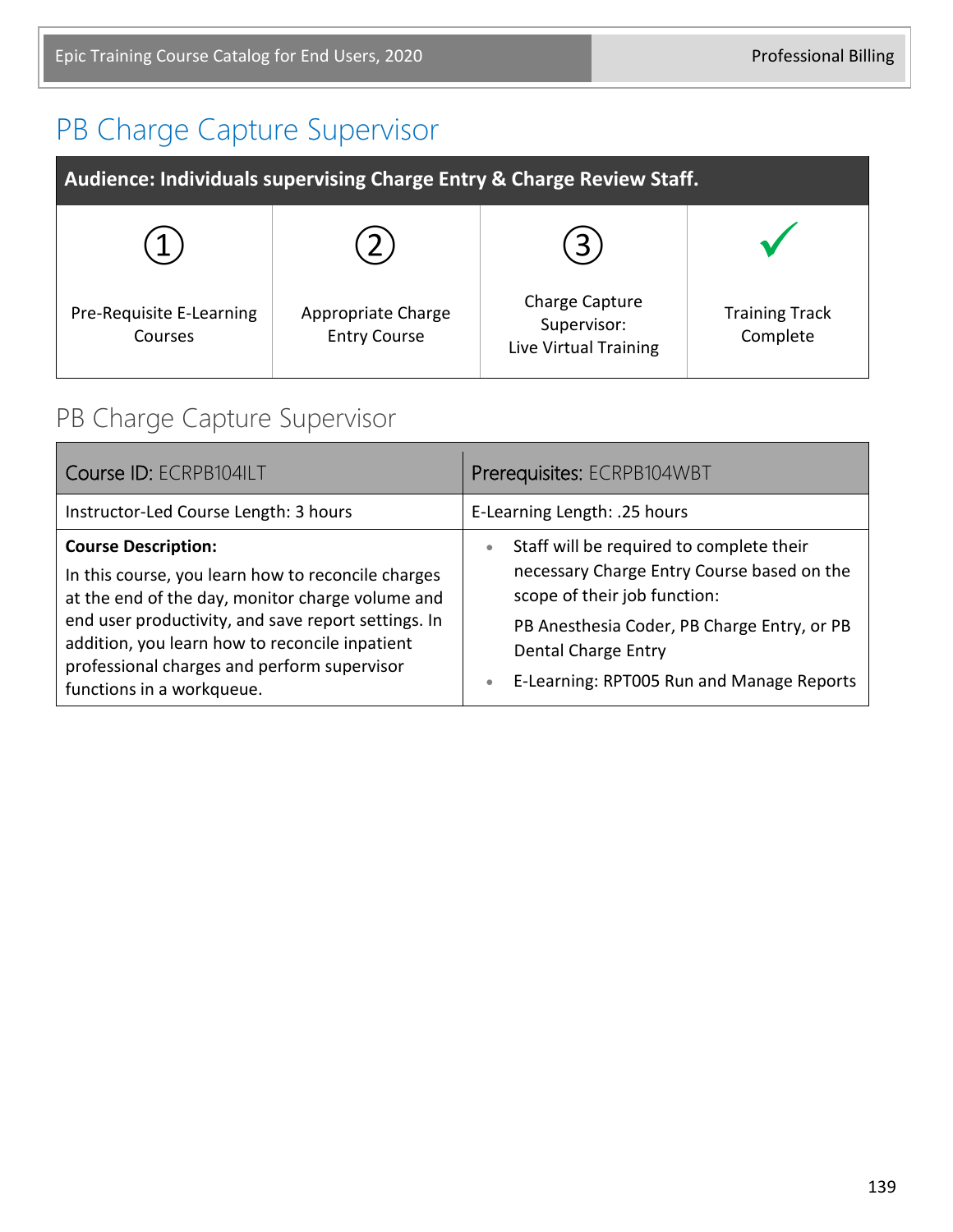# PB Claims Reviewer

| Audience: Staff responsible for resolving claim submission errors. |                                                     |                                |
|--------------------------------------------------------------------|-----------------------------------------------------|--------------------------------|
|                                                                    |                                                     |                                |
| Pre-Requisite E-Learning Courses                                   | <b>PB Claims Reviewer:</b><br>Live Virtual Training | <b>Training Track Complete</b> |

#### PB Claims

| Course ID: ECRPB105ILT                                                                                                                                                                                                                                                                                                                                                                                                                                             | Prerequisites: ECRPB105WBT                                                                                                                                                                                                                                                                                                                                                                                                                                                          |  |
|--------------------------------------------------------------------------------------------------------------------------------------------------------------------------------------------------------------------------------------------------------------------------------------------------------------------------------------------------------------------------------------------------------------------------------------------------------------------|-------------------------------------------------------------------------------------------------------------------------------------------------------------------------------------------------------------------------------------------------------------------------------------------------------------------------------------------------------------------------------------------------------------------------------------------------------------------------------------|--|
| Instructor-Led Course Length: 7 hours                                                                                                                                                                                                                                                                                                                                                                                                                              | E-Learning Length: .75 hours                                                                                                                                                                                                                                                                                                                                                                                                                                                        |  |
| <b>Course Description:</b><br>In this course, you learn about the major pieces<br>that contribute to the claims process, such as how<br>claims are checked for errors, how claims with<br>errors are categorized, and where Epic stores the<br>errored claims. You also learn how to fix claims<br>with errors and submit to payers.<br>You will also practice workflows independently<br>with proctored exercises to enforce skills learned<br>during the course. | E-Learning: GEN006 Overview of Hyperspace<br>$\bullet$<br>for Revenue and Access Products<br>E-Learning: RPB002 Introduction to Account<br>$\bullet$<br>Maintenance<br>E-Learning: RPB051 Overview of the<br>$\bullet$<br>Professional Billing Revenue Cycle<br>E-Learning: RPB054 Overview of Claims<br>$\bullet$<br>E-Learning: RPB055 Using Claim Edit<br>$\bullet$<br>Workqueues<br>E-Learning: PRE052 Overview of Registration<br>$\bullet$<br>in an Outpatient Clinic Setting |  |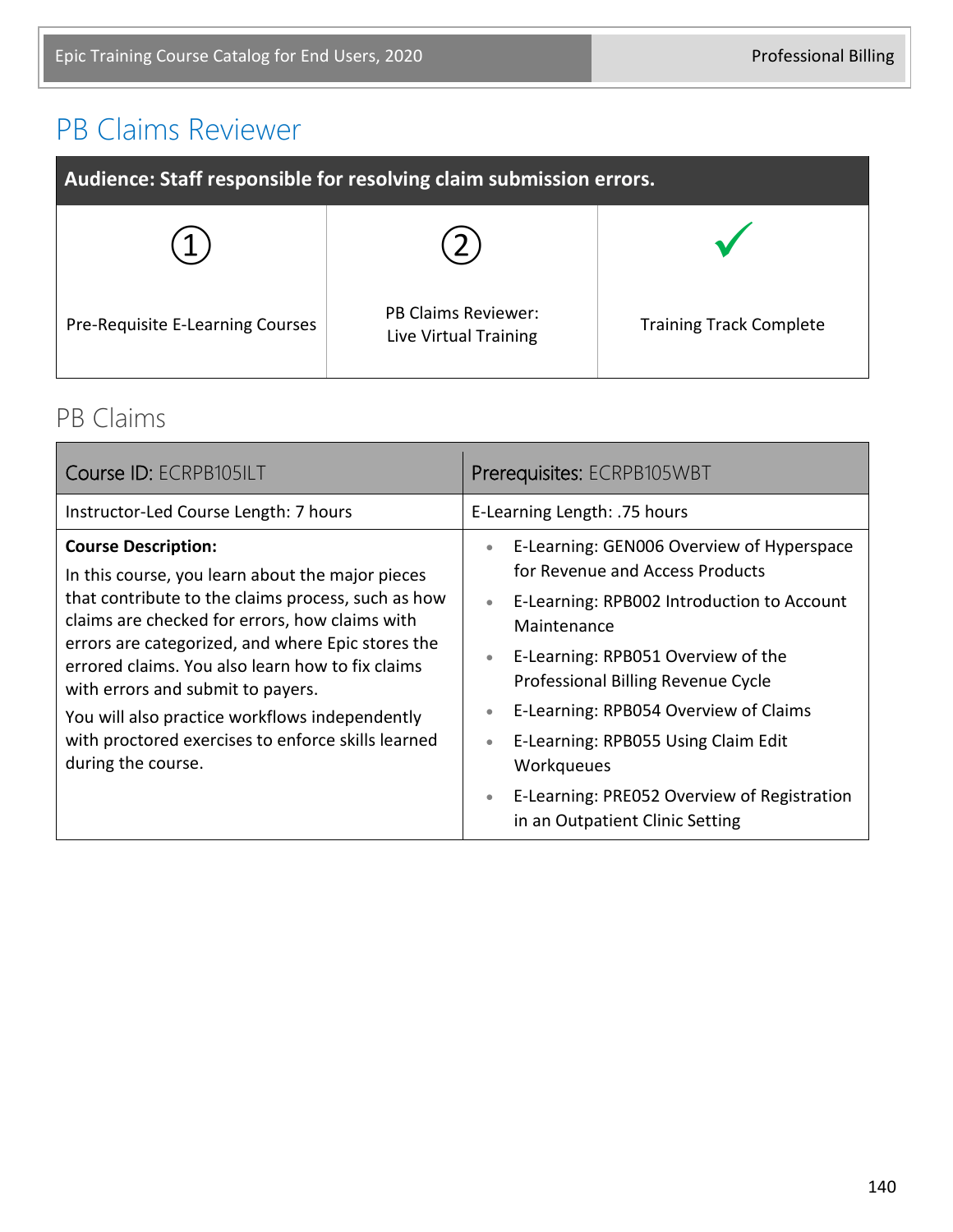## PB Remittance & Insurance Payment Poster

| Audience: Staff responsible for posting lockbox insurance payments and working<br>electronic insurance payments |                                                                       |                                |
|-----------------------------------------------------------------------------------------------------------------|-----------------------------------------------------------------------|--------------------------------|
|                                                                                                                 |                                                                       |                                |
| Pre-Requisite E-Learning Courses                                                                                | PB Remittance & Insurance<br>Payment Poster:<br>Live Virtual Training | <b>Training Track Complete</b> |

#### PB Remittance Processing, Remittance Edits, & Insurance Payment Posting

| Course ID: ECRPB109ILT                                                                                                                                                                                                                                                                                                                                                                                                                                                                                                                                                                                                                                                                           | Prerequisites: ECRPB109ILT                                                                                                                                                                                                                                                                                                                                                                |
|--------------------------------------------------------------------------------------------------------------------------------------------------------------------------------------------------------------------------------------------------------------------------------------------------------------------------------------------------------------------------------------------------------------------------------------------------------------------------------------------------------------------------------------------------------------------------------------------------------------------------------------------------------------------------------------------------|-------------------------------------------------------------------------------------------------------------------------------------------------------------------------------------------------------------------------------------------------------------------------------------------------------------------------------------------------------------------------------------------|
| Instructor-Led Course Length: 13 hours                                                                                                                                                                                                                                                                                                                                                                                                                                                                                                                                                                                                                                                           | E-Learning Length: .50 hours                                                                                                                                                                                                                                                                                                                                                              |
| <b>Course Description:</b><br>In this course, you will learn how to post insurance<br>payments received via Lockbox. You will also learn<br>how to post denials, crossover payments as well as<br>recoupments.<br>For remittance, you learn how remittance for<br>checks are loaded and processed. You will learn<br>how to identify potential load errors and respond<br>to those errors. You will also learn how to identify<br>and resolve a variety of remittance errors including<br>invalid invoices, missing matching charges, and<br>invalid payor errors.<br>You will also practice workflows independently<br>with proctored exercises to enforce skills learned<br>during the course. | E-Learning: GEN006 Overview of Hyperspace<br>$\bullet$<br>for Revenue and Access Product<br>E-Learning: PRE052 Overview of Registration<br>in a Clinic<br>E-Learning: RPB051 Overview of the<br>$\bullet$<br>Professional Billing Revenue Cycle<br>E-Learning: RPB056 Overview of Electronic<br>$\bullet$<br>Remittance<br>E-Learning: RPB057 Overview of Payment<br>$\bullet$<br>Posting |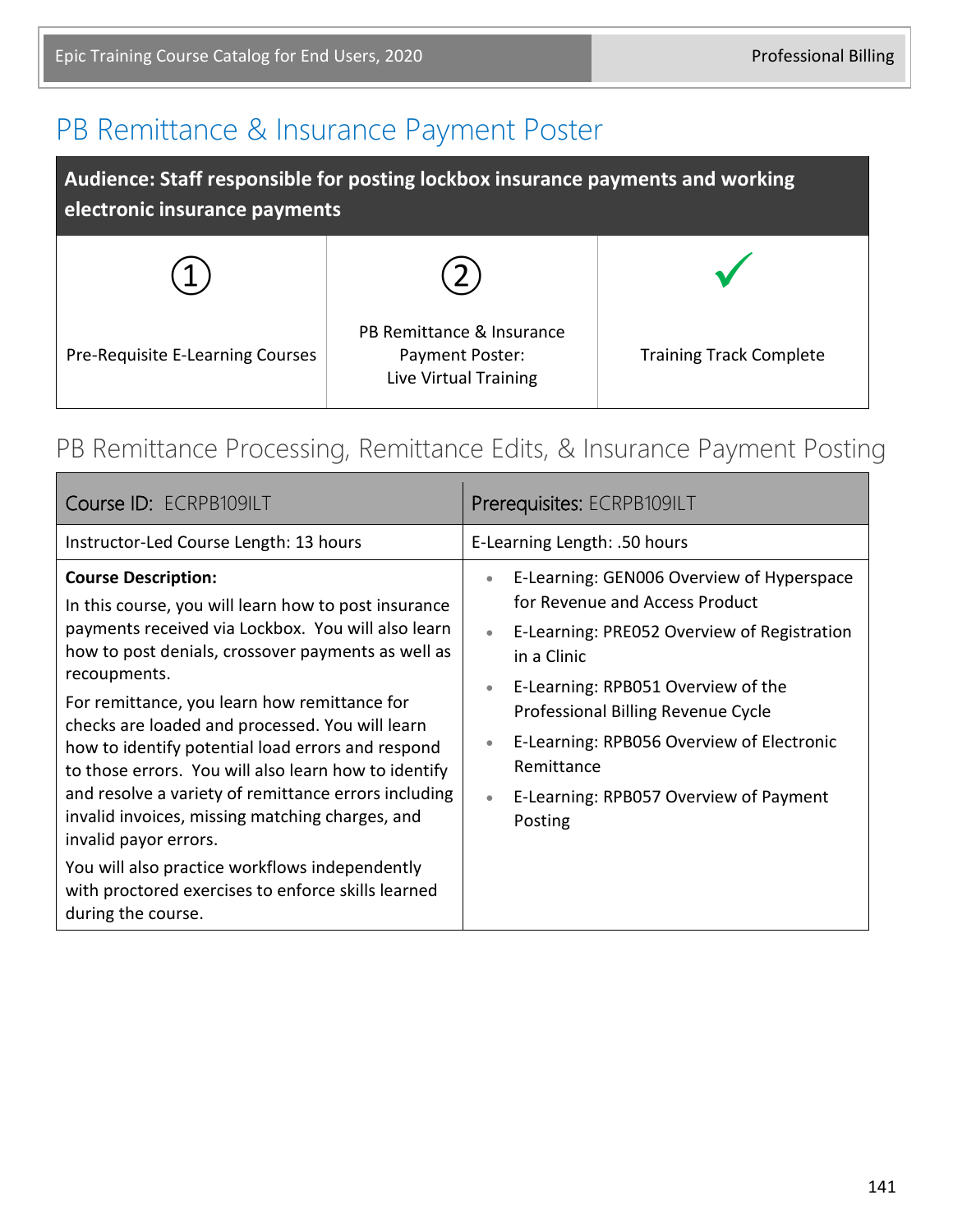# PB Self-Pay Payment Poster

| Audience: Staff responsible for posting lockbox patient payments. |                                                      |                                |
|-------------------------------------------------------------------|------------------------------------------------------|--------------------------------|
|                                                                   |                                                      |                                |
| Pre-Requisite E-Learning Courses                                  | PB Self-Pay Payment Poster:<br>Live Virtual Training | <b>Training Track Complete</b> |

## PB Self-Pay Payment Posting

| Course ID: ECRPB112ILT                                                                                                                                                                                                                                                                                                                               | Prerequisites: ECRPB112WBT                                                                                                                                                                                                                                                                                                                          |
|------------------------------------------------------------------------------------------------------------------------------------------------------------------------------------------------------------------------------------------------------------------------------------------------------------------------------------------------------|-----------------------------------------------------------------------------------------------------------------------------------------------------------------------------------------------------------------------------------------------------------------------------------------------------------------------------------------------------|
| Instructor-Led Course Length: 6 hours                                                                                                                                                                                                                                                                                                                | E-Learning Length: .50 hours                                                                                                                                                                                                                                                                                                                        |
| <b>Course Description:</b><br>In this course, you learn to post guarantor<br>payments, payments made with non-sufficient<br>funds, payments from collection agencies, and<br>how to monitor guarantor payment posting.<br>You will also practice workflows independently<br>with proctored exercises to enforce skills learned<br>during the course. | E-Learning: GEN006 Overview of Hyperspace<br>$\bullet$<br>for Revenue and Access Products<br>E-Learning: RPB057 Overview of Payment<br>$\bullet$<br>Posting<br>E-Learning: RPB051 Overview of the<br>$\bullet$<br>Professional Billing Revenue Cycle<br>E-Learning: PRE052 Overview of Registration<br>$\bullet$<br>in an Outpatient Clinic Setting |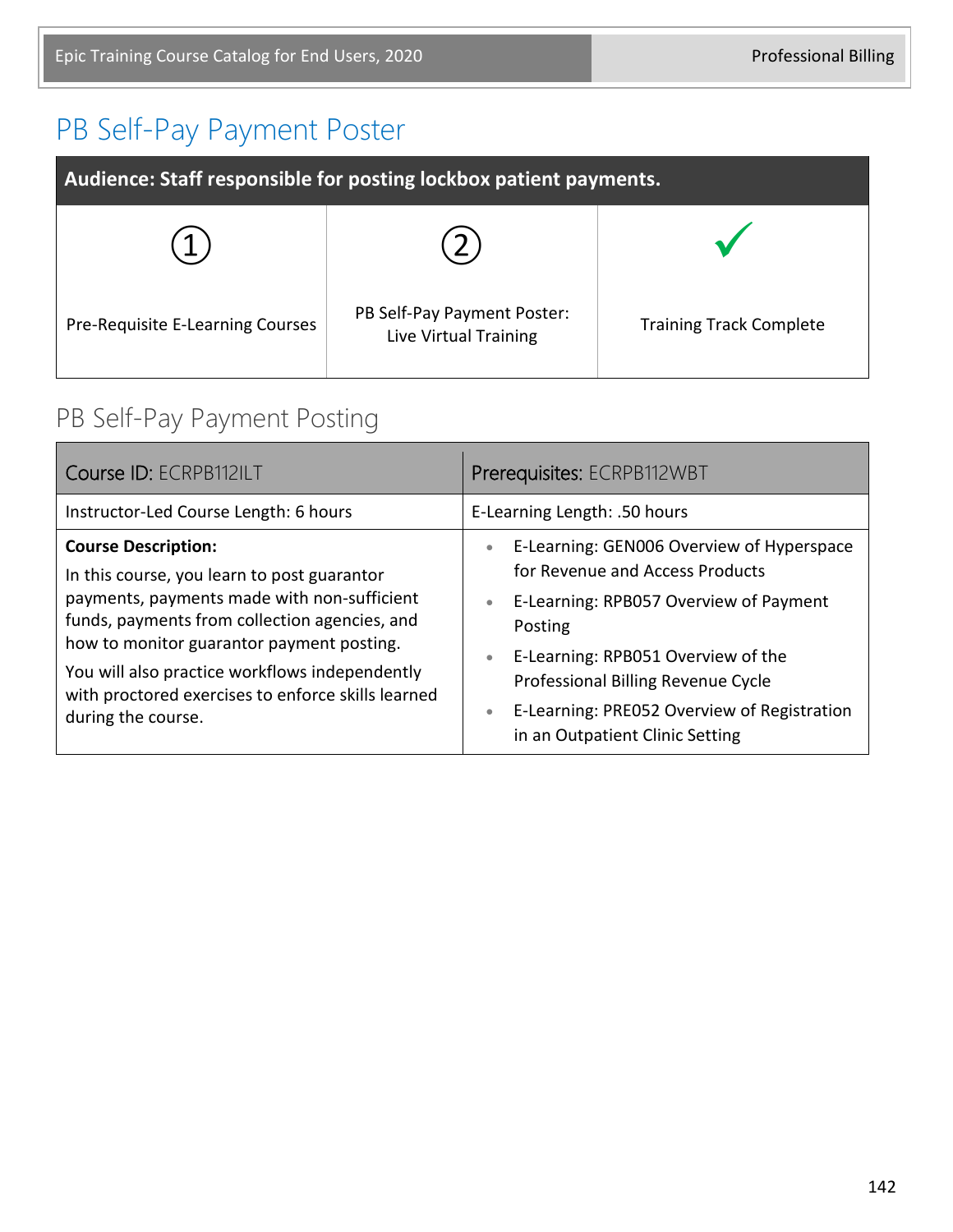## PB Payment Posting Supervisor

| Audience: Manager's overseeing payment posting staff. |                                                                                           |                                                                   |                                                                             |                                   |
|-------------------------------------------------------|-------------------------------------------------------------------------------------------|-------------------------------------------------------------------|-----------------------------------------------------------------------------|-----------------------------------|
|                                                       |                                                                                           | 3                                                                 |                                                                             |                                   |
| Pre-Requisite E-<br><b>Learning Courses</b>           | PB Remittance &<br><b>Insurance Payment</b><br>Poster:<br>Live Virtual<br><b>Training</b> | PB Self-Pay<br>Payment Poster:<br>Live Virtual<br><b>Training</b> | PB Payment<br><b>Posting Supervisor:</b><br>Live Virtual<br><b>Training</b> | <b>Training Track</b><br>Complete |

#### PB Payment Posting Supervisor

| Course ID: ECRPB209ILT                                                                                                                                                               | Prerequisites: ECRPB209ILT                                                                                                                                                    |
|--------------------------------------------------------------------------------------------------------------------------------------------------------------------------------------|-------------------------------------------------------------------------------------------------------------------------------------------------------------------------------|
| Instructor-Led Course Length: 3 hours                                                                                                                                                | E-Learning Length: .25 hours                                                                                                                                                  |
| <b>Course Description:</b><br>In this course you learn how to generate and track<br>deposits, create cash control groups, and monitor<br>payment posting using a variety of reports. | Course: PB Remittance & Insurance Payment<br>$\bullet$<br>Poster<br>Course: PB Self-Pay Payment Poster<br>$\bullet$<br>E-Learning: RPT005 Run and Manage Reports<br>$\bullet$ |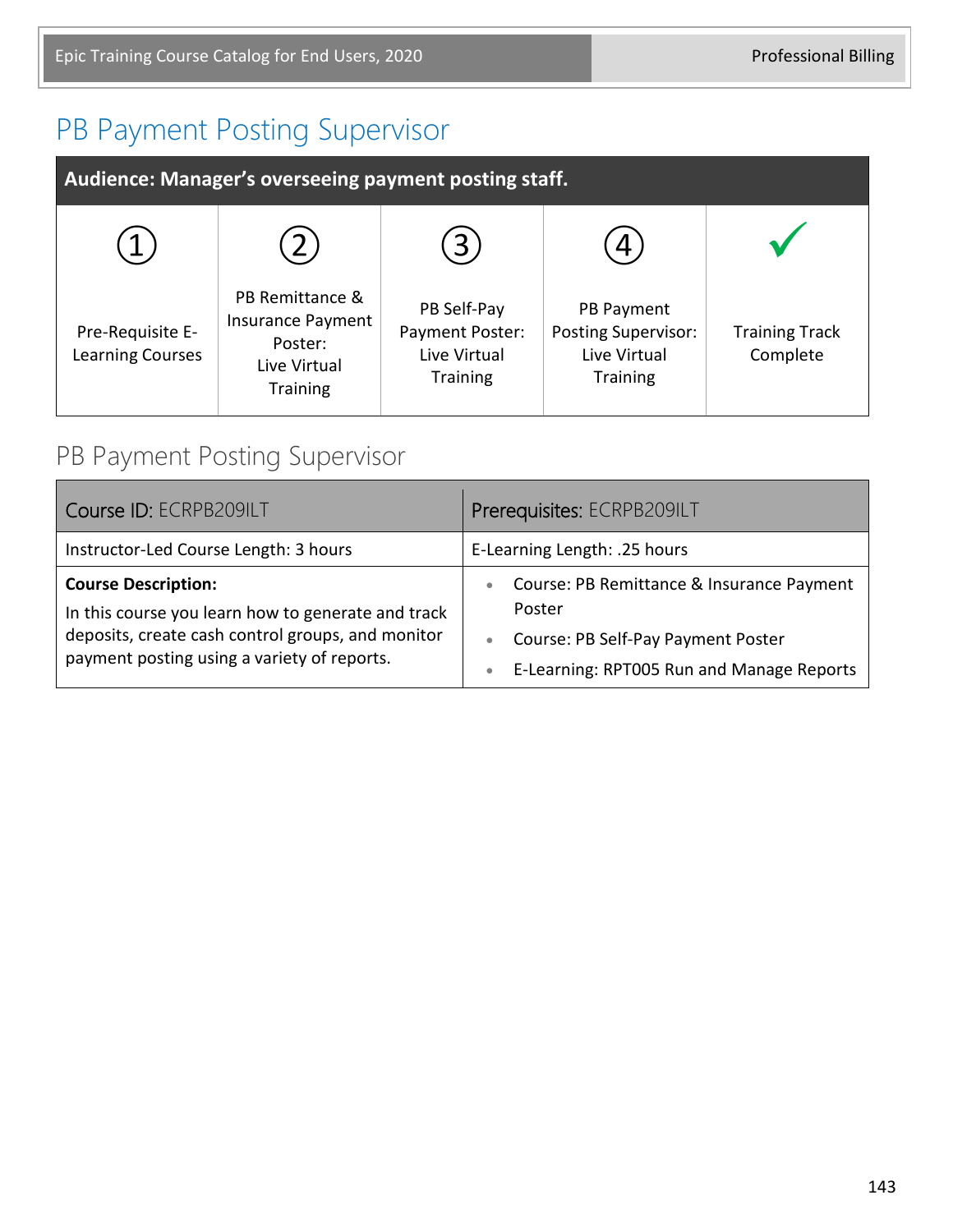# PB Insurance Follow-Up & Supervisor

| Audience: Billers responsible for account receivable follow-up. |                                                  |                                |
|-----------------------------------------------------------------|--------------------------------------------------|--------------------------------|
|                                                                 |                                                  |                                |
| Pre-Requisite E-Learning Courses                                | PB Insurance Follow-Up:<br>Live Virtual Training | <b>Training Track Complete</b> |

## PB Insurance Follow-Up

| Course ID: ECRPB108ILT                                                                                                                                                                                                                                                                                                                                                                                                                                                                                                                        | Prerequisites: ECRPB108WBT                                                                                                                                                                                                                                                                                                                                                                                                                                                                                 |
|-----------------------------------------------------------------------------------------------------------------------------------------------------------------------------------------------------------------------------------------------------------------------------------------------------------------------------------------------------------------------------------------------------------------------------------------------------------------------------------------------------------------------------------------------|------------------------------------------------------------------------------------------------------------------------------------------------------------------------------------------------------------------------------------------------------------------------------------------------------------------------------------------------------------------------------------------------------------------------------------------------------------------------------------------------------------|
| Instructor-Led Course Length: 6.5 hours                                                                                                                                                                                                                                                                                                                                                                                                                                                                                                       | E-Learning Length: 1 hour                                                                                                                                                                                                                                                                                                                                                                                                                                                                                  |
| <b>Course Description:</b><br>In this course, you learn the major workflows and<br>tools used for following up with insurance<br>companies on unpaid and denied claims. This<br>includes working in follow-up workqueues and<br>Inquiry to resolve denied claims and claims with no<br>response from the payor. You will also learn to<br>review visit filing order changes and use retro<br>review workqueues.<br>You will also practice workflows independently<br>with proctored exercises to enforce skills learned<br>during the course. | E-Learning: GEN006 Overview of Hyperspace<br>$\bullet$<br>for Revenue and Access Products<br>E-Learning: RPB002 Introduction to Account<br>$\bullet$<br>Maintenance<br>E-Learning: RPB051 Overview of the<br>$\bullet$<br>Professional Billing Revenue Cycle<br>E-Learning: PRE052 Overview of Registration<br>۰<br>in an Outpatient Clinic Setting<br>E-Learning: REV150 SmartTools for the<br>$\bullet$<br><b>Business Office</b><br>E-Learning RPB077: Overview of Follow-Up<br>$\bullet$<br>Workqueues |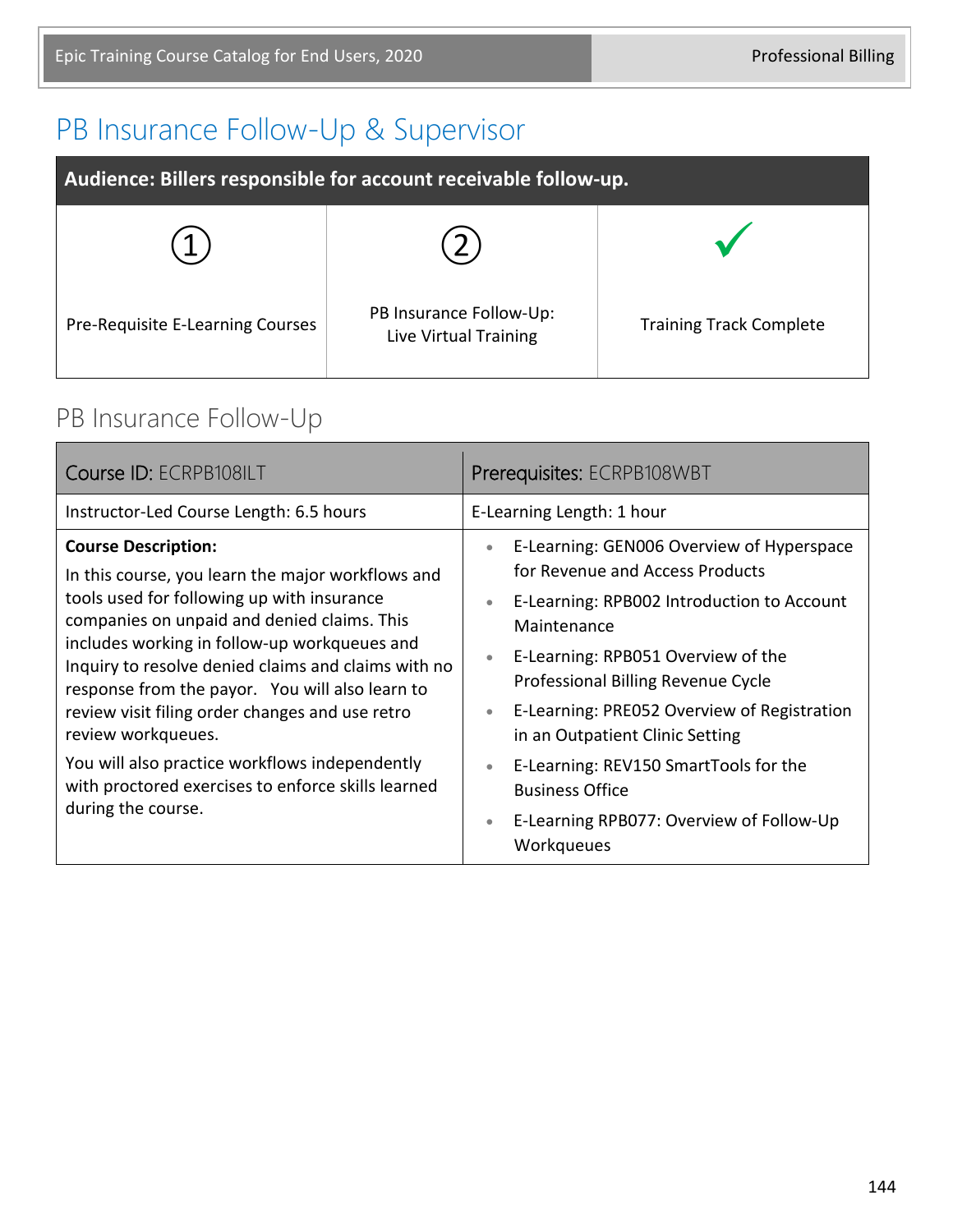# PB Insurance Follow-Up Supervisor

| Audience: Manager's overseeing insurance follow-up staff. |                                                  |                                                                |                                   |
|-----------------------------------------------------------|--------------------------------------------------|----------------------------------------------------------------|-----------------------------------|
|                                                           |                                                  | 3                                                              |                                   |
| Pre-Requisite E-Learning<br>Courses                       | PB Insurance Follow-Up:<br>Live Virtual Training | PB Insurance Follow Up<br>Supervisor:<br>Live Virtual Training | <b>Training Track</b><br>Complete |

## PB Insurance Follow-Up Supervisor

| Course ID: ECRPB208ILT                                                                                                                                                                                                                                                                                       | Prerequisites: ECRPB208WBT                                                                    |
|--------------------------------------------------------------------------------------------------------------------------------------------------------------------------------------------------------------------------------------------------------------------------------------------------------------|-----------------------------------------------------------------------------------------------|
| Instructor-Led Course Length: 3 hours                                                                                                                                                                                                                                                                        | E-Learning Length: .25 hours                                                                  |
| <b>Course Description:</b><br>In this course, you learn the different types of<br>reporting data and how to monitor insurance<br>Accounts Receivable as well as the volume of<br>records in follow-up workqueues. You'll also learn<br>how to monitor end user productivity and track<br>and manage denials. | Course: PB Insurance Follow-Up<br>٠<br>E-Learning: RPT005 Run and Manage Reports<br>$\bullet$ |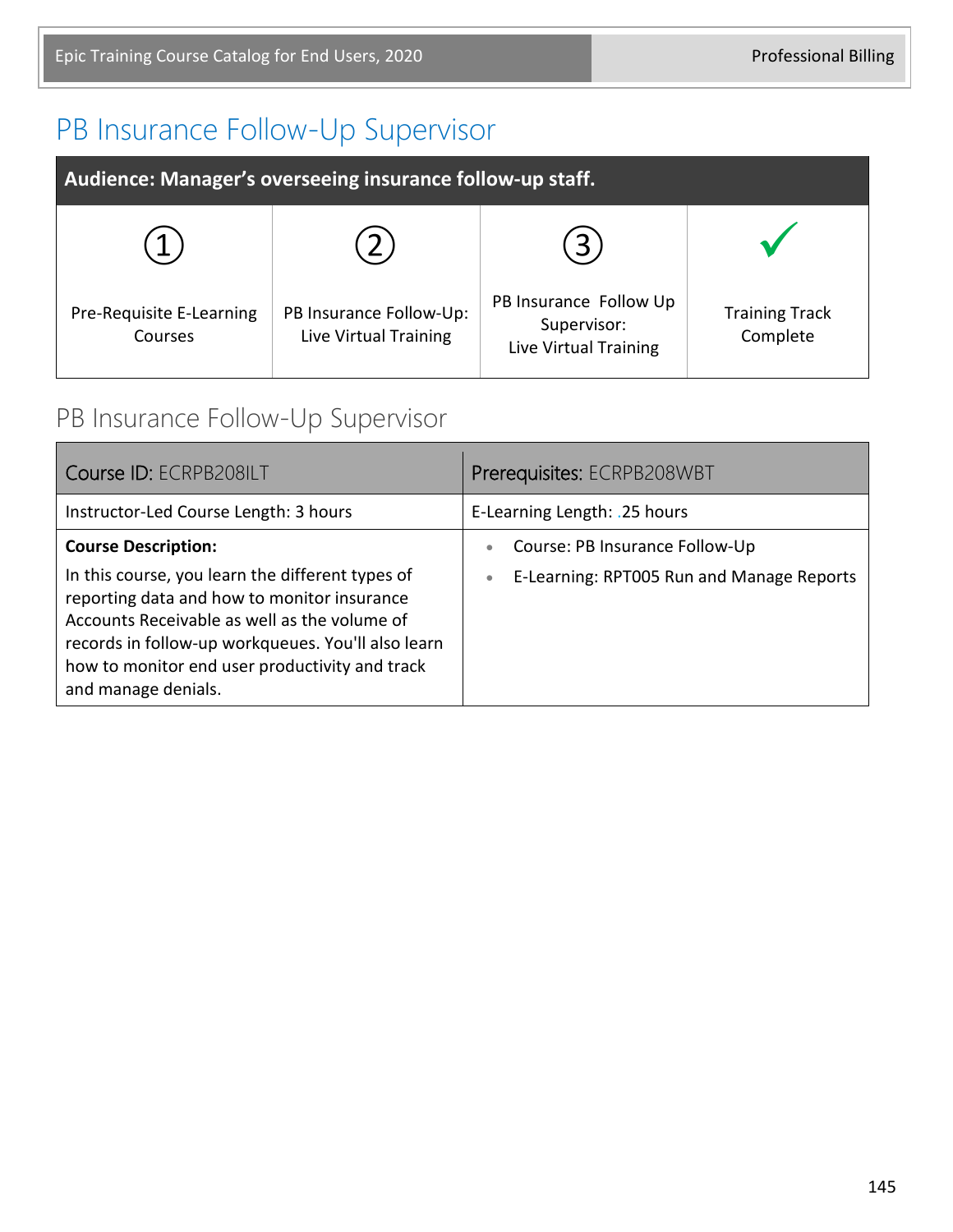# PB Insurance Credit Specialist

| Audience: Staff responsible for researching insurance credit balances. |                                                          |                                |
|------------------------------------------------------------------------|----------------------------------------------------------|--------------------------------|
|                                                                        |                                                          |                                |
| Pre-Requisite E-Learning Courses                                       | PB Insurance Credit Specialist:<br>Live Virtual Training | <b>Training Track Complete</b> |

# PB Insurance Credit Specialist

| Course ID: ECRPB107ILT                                                                                                                                                                                                                                                               | Prerequisites: ECRPB107WBT                                                                                                                                                                                                                                                                                                                                                                                        |
|--------------------------------------------------------------------------------------------------------------------------------------------------------------------------------------------------------------------------------------------------------------------------------------|-------------------------------------------------------------------------------------------------------------------------------------------------------------------------------------------------------------------------------------------------------------------------------------------------------------------------------------------------------------------------------------------------------------------|
| Instructor-Led Course Length: 4 hours                                                                                                                                                                                                                                                | E-Learning Length: .75 hours                                                                                                                                                                                                                                                                                                                                                                                      |
| <b>Course Description:</b><br>In this course, you learn about resolving insurance<br>undistributed and over posted credits using credit<br>workqueues.<br>You will also practice workflows independently<br>with proctored exercises to enforce skills learned<br>during the course. | E-Learning: GEN006 Overview of Hyperspace<br>$\bullet$<br>for Revenue and Access Products<br>E-Learning RPB002 Introduction to Account<br>$\bullet$<br>Maintenance<br>E-Learning: RPB051 Overview of the<br>$\bullet$<br>Professional Billing Revenue Cycle<br>E-Learning: PRE052 Overview of Registration<br>$\bullet$<br>in an Outpatient Clinic Setting<br>E-Learning: RPB065 Overview of Credits<br>$\bullet$ |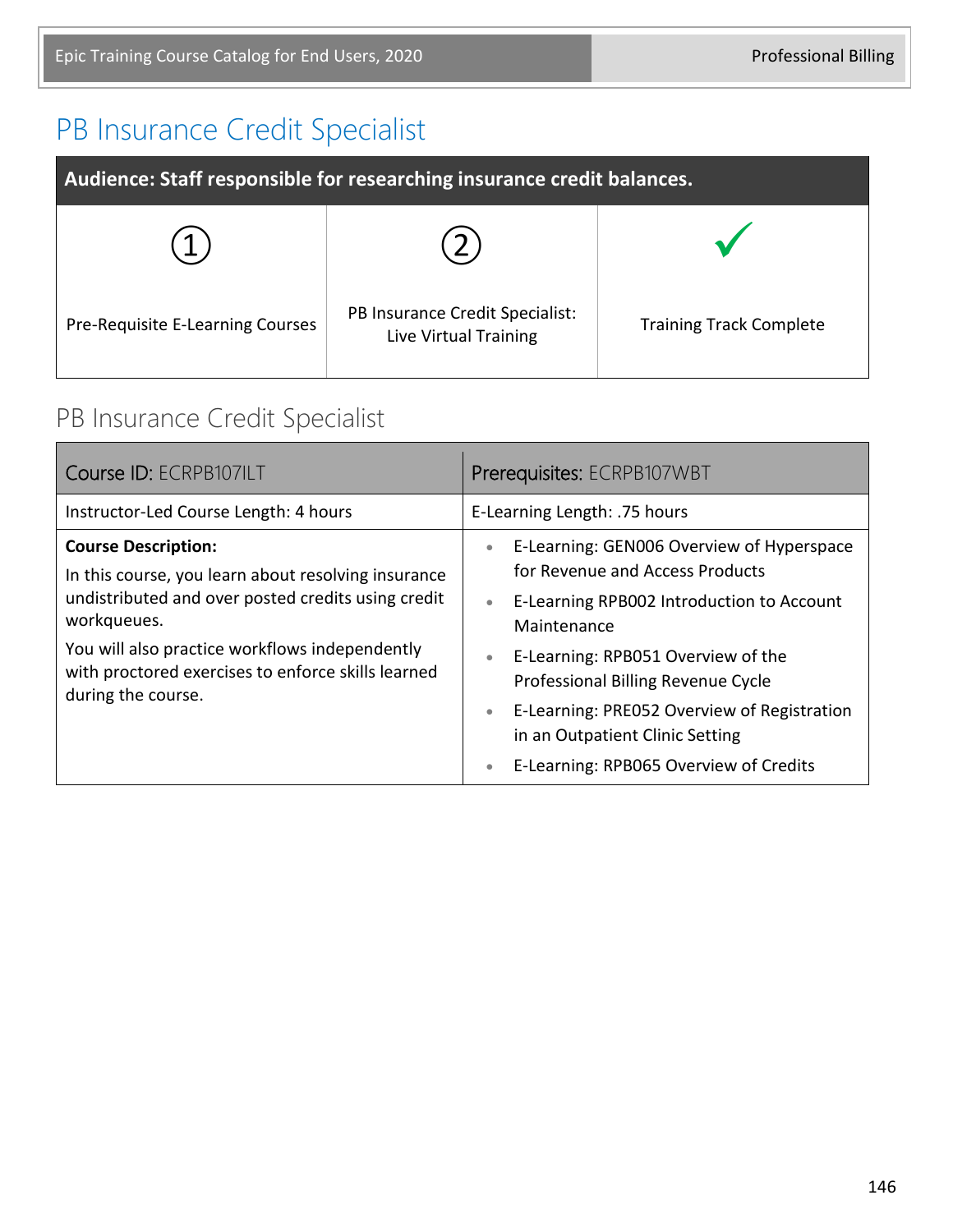# PB Self-Pay Credit Specialist

| Audience: Staff responsible for researching self-pay credit balances. |                                                         |                                |
|-----------------------------------------------------------------------|---------------------------------------------------------|--------------------------------|
|                                                                       |                                                         |                                |
| Pre-Requisite E-Learning Courses                                      | PB Self-Pay Credit Specialist:<br>Live Virtual Training | <b>Training Track Complete</b> |

## PB Self-Pay Credit Specialist

| Course ID: ECRPB111ILT                                                                                                                                                                                                                                                             | Prerequisites: ECRPB111WBT                                                                                                                                                                                                                                                                                                                                                                                        |
|------------------------------------------------------------------------------------------------------------------------------------------------------------------------------------------------------------------------------------------------------------------------------------|-------------------------------------------------------------------------------------------------------------------------------------------------------------------------------------------------------------------------------------------------------------------------------------------------------------------------------------------------------------------------------------------------------------------|
| Instructor-Led Course Length: 4 hours                                                                                                                                                                                                                                              | E-Learning Length: .75 hours                                                                                                                                                                                                                                                                                                                                                                                      |
| <b>Course Description:</b><br>In this course, you learn about resolving self-pay<br>undistributed and overposted credits using credit<br>workqueues.<br>You will also practice workflows independently<br>with proctored exercises to enforce skills learned<br>during the course. | E-Learning: GEN006 Overview of Hyperspace<br>$\bullet$<br>for Revenue and Access Products<br>E-Learning RPB002 Introduction to Account<br>$\bullet$<br>Maintenance<br>E-Learning: RPB051 Overview of the<br>$\bullet$<br>Professional Billing Revenue Cycle<br>E-Learning: PRE052 Overview of Registration<br>$\bullet$<br>in an Outpatient Clinic Setting<br>E-Learning: RPB065 Overview of Credits<br>$\bullet$ |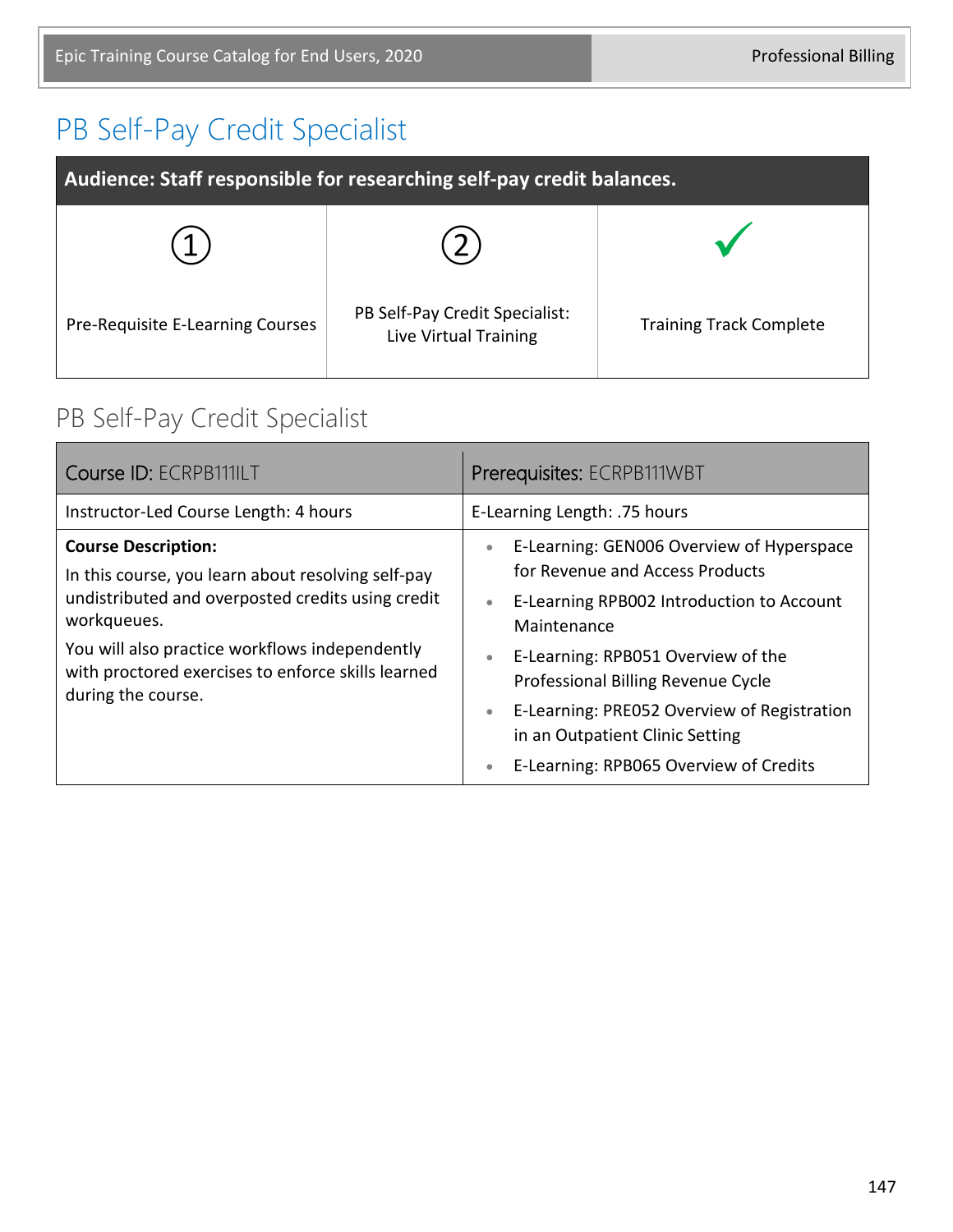# PB Credit Supervisor

| Audience: Manager's overseeing insurance and self-pay credit specialists. |                                                                       |                                                                      |                                                                    |                                   |
|---------------------------------------------------------------------------|-----------------------------------------------------------------------|----------------------------------------------------------------------|--------------------------------------------------------------------|-----------------------------------|
|                                                                           |                                                                       | 3                                                                    | 4                                                                  |                                   |
| Pre-Requisite E-<br><b>Learning Courses</b>                               | PB Insurance<br>Credit Specialist:<br>Live Virtual<br><b>Training</b> | PB Self-Pay Credit<br>Specialist:<br>Live Virtual<br><b>Training</b> | <b>PB Credit</b><br>Supervisor:<br>Live Virtual<br><b>Training</b> | <b>Training Track</b><br>Complete |

#### PB Credit Supervisor

| Course ID: ECRPB207ILT                                                                                                                                                                                                                                              | Prerequisites: ECRPB207WBT                                                                                                                                          |
|---------------------------------------------------------------------------------------------------------------------------------------------------------------------------------------------------------------------------------------------------------------------|---------------------------------------------------------------------------------------------------------------------------------------------------------------------|
| Instructor-Led Course Length: 3 hours                                                                                                                                                                                                                               | E-Learning Length: .25 hours                                                                                                                                        |
| <b>Course Description:</b><br>In this course, you learn how to review and act on<br>refund requests made by credit specialists. You<br>also learn how to use the dashboard and reports<br>to monitor credit metrics and keep track of the<br>productivity of users. | Course: PB Insurance Credit Specialist<br>$\bullet$<br>Course: PB Self-Pay Credit Specialist<br>$\bullet$<br>E-Learning: RPT005 Run and Manage Reports<br>$\bullet$ |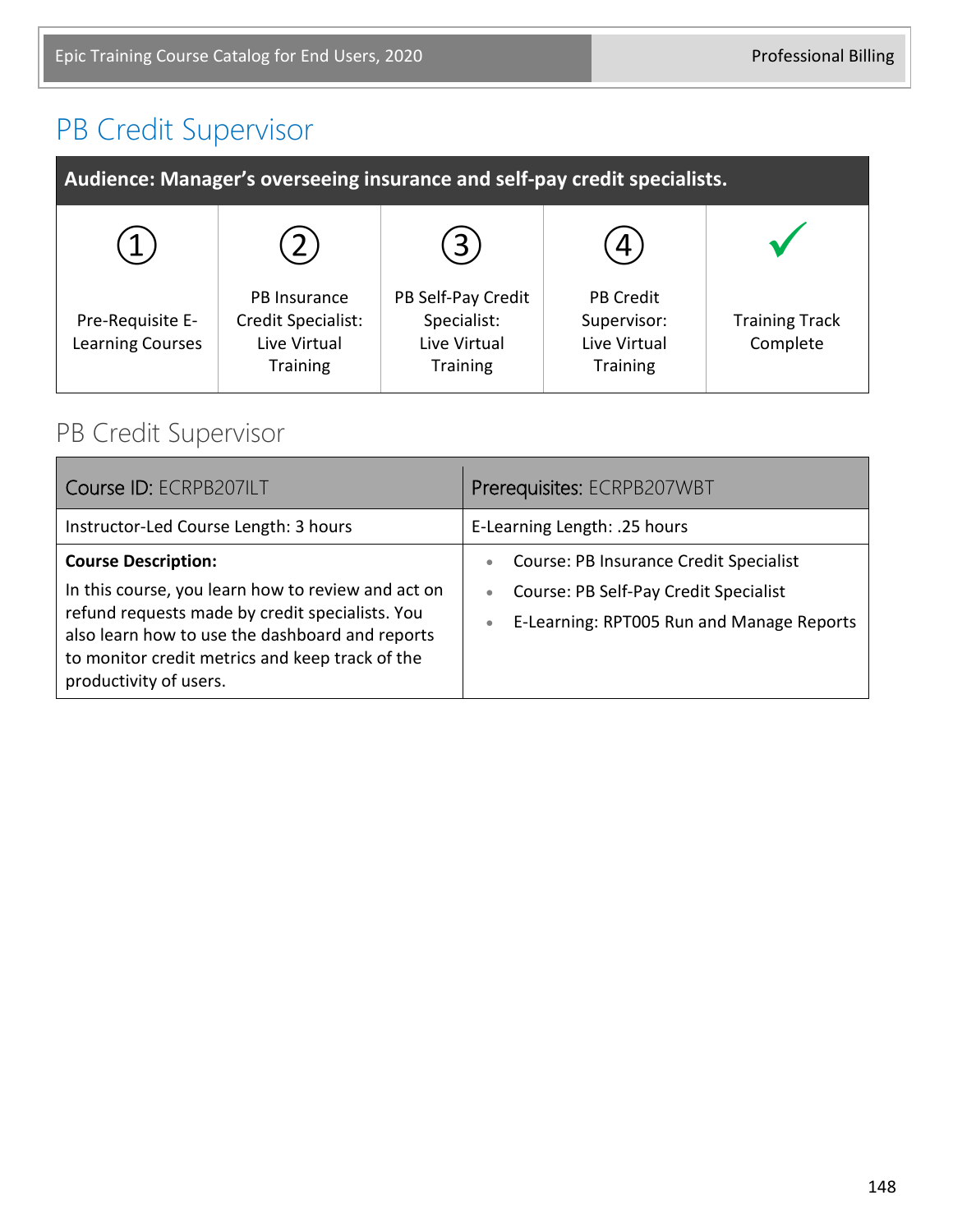## PB Customer Service

| Audience: Staff responsible for handling inbound patient calls pertaining to billing<br>questions. |                                                      |                                |
|----------------------------------------------------------------------------------------------------|------------------------------------------------------|--------------------------------|
|                                                                                                    |                                                      |                                |
| Pre-Requisite E-Learning Courses                                                                   | <b>PB Customer Service:</b><br>Live Virtual Training | <b>Training Track Complete</b> |

#### PB Customer Service

| Instructor-Led Course Length: 7.5 hours<br>E-Learning Length: 1 hour<br>E-Learning: GEN006 Overview of Hyperspace<br><b>Course Description:</b><br>$\bullet$<br>for Revenue and Access Products<br>In this course, you learn how to log incoming calls,<br>perform account research activities, update<br>E-Learning RPB002 Introduction to Account<br>$\bullet$<br>account and coverage information and post<br>Maintenance<br>payments over the phone.<br>E-Learning: RPB051 Overview of the<br>$\bullet$<br>You will also practice workflows independently<br>Professional Billing Revenue Cycle<br>with proctored exercises to enforce skills learned<br>E-Learning: PRE052 Overview of Registration<br>$\bullet$<br>during the course.<br>in a Clinic Setting<br>E-Learning: REV150 SmartTools for the<br>$\bullet$<br><b>Business Office</b><br>E-Learning: EBL060 Overview of the Patient | Course ID: ECRPB106ILT | Prerequisites: ECRPB106WBT |
|--------------------------------------------------------------------------------------------------------------------------------------------------------------------------------------------------------------------------------------------------------------------------------------------------------------------------------------------------------------------------------------------------------------------------------------------------------------------------------------------------------------------------------------------------------------------------------------------------------------------------------------------------------------------------------------------------------------------------------------------------------------------------------------------------------------------------------------------------------------------------------------------------|------------------------|----------------------------|
|                                                                                                                                                                                                                                                                                                                                                                                                                                                                                                                                                                                                                                                                                                                                                                                                                                                                                                  |                        |                            |
| <b>Estimates Activity</b>                                                                                                                                                                                                                                                                                                                                                                                                                                                                                                                                                                                                                                                                                                                                                                                                                                                                        |                        |                            |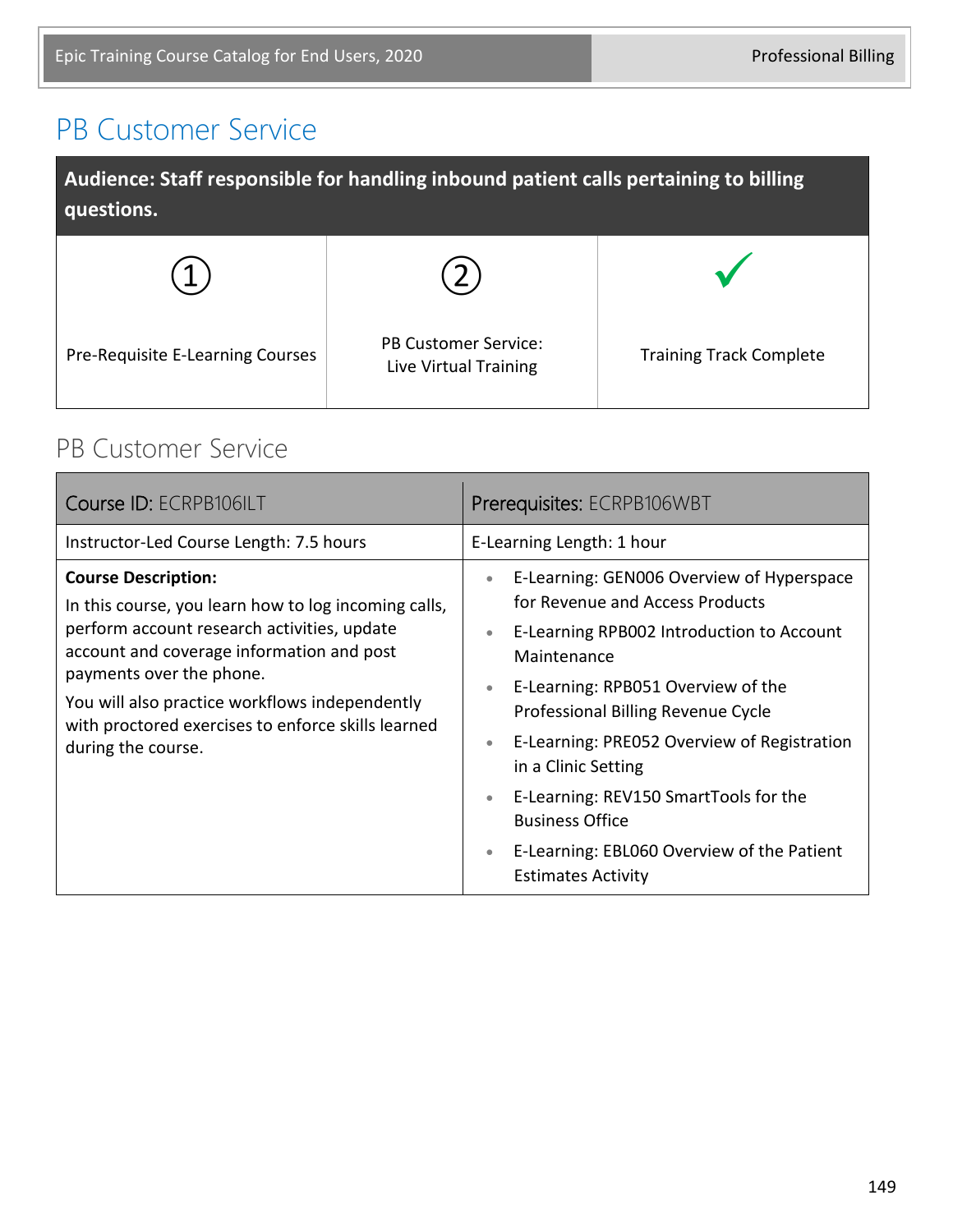# PB Customer Service Supervisor

| Audience: Managers overseeing customer service staff. |                                                      |                                                                    |                                   |
|-------------------------------------------------------|------------------------------------------------------|--------------------------------------------------------------------|-----------------------------------|
|                                                       |                                                      |                                                                    |                                   |
| Pre-Requisite E-Learning<br>Courses                   | <b>PB Customer Service:</b><br>Live Virtual Training | <b>PB Customer Service</b><br>Supervisor:<br>Live Virtual Training | <b>Training Track</b><br>Complete |

## PB Customer Service Supervisor

| Course ID: ECRPB206ILT                                                                                                                                                                                                                                                        | Prerequisites: ECRPB206WBT                                                                                                                                                          |
|-------------------------------------------------------------------------------------------------------------------------------------------------------------------------------------------------------------------------------------------------------------------------------|-------------------------------------------------------------------------------------------------------------------------------------------------------------------------------------|
| Instructor-Led Course Length: 3 hours                                                                                                                                                                                                                                         | E-Learning Length: .5 hours                                                                                                                                                         |
| <b>Course Description:</b><br>In this course, you learn how to use Account and<br>Adjustment Review workqueues to respond to<br>escalated accounts. You will also learn how to use<br>reporting tools to monitor productivity metrics and<br>a variety of posting activities. | <b>Course: PB Customer Service</b><br>$\bullet$<br>E-Learning RPB044 Correcting Charges on<br>$\bullet$<br><b>Denials</b><br>E-Learning: RPT005 Run and Manage Reports<br>$\bullet$ |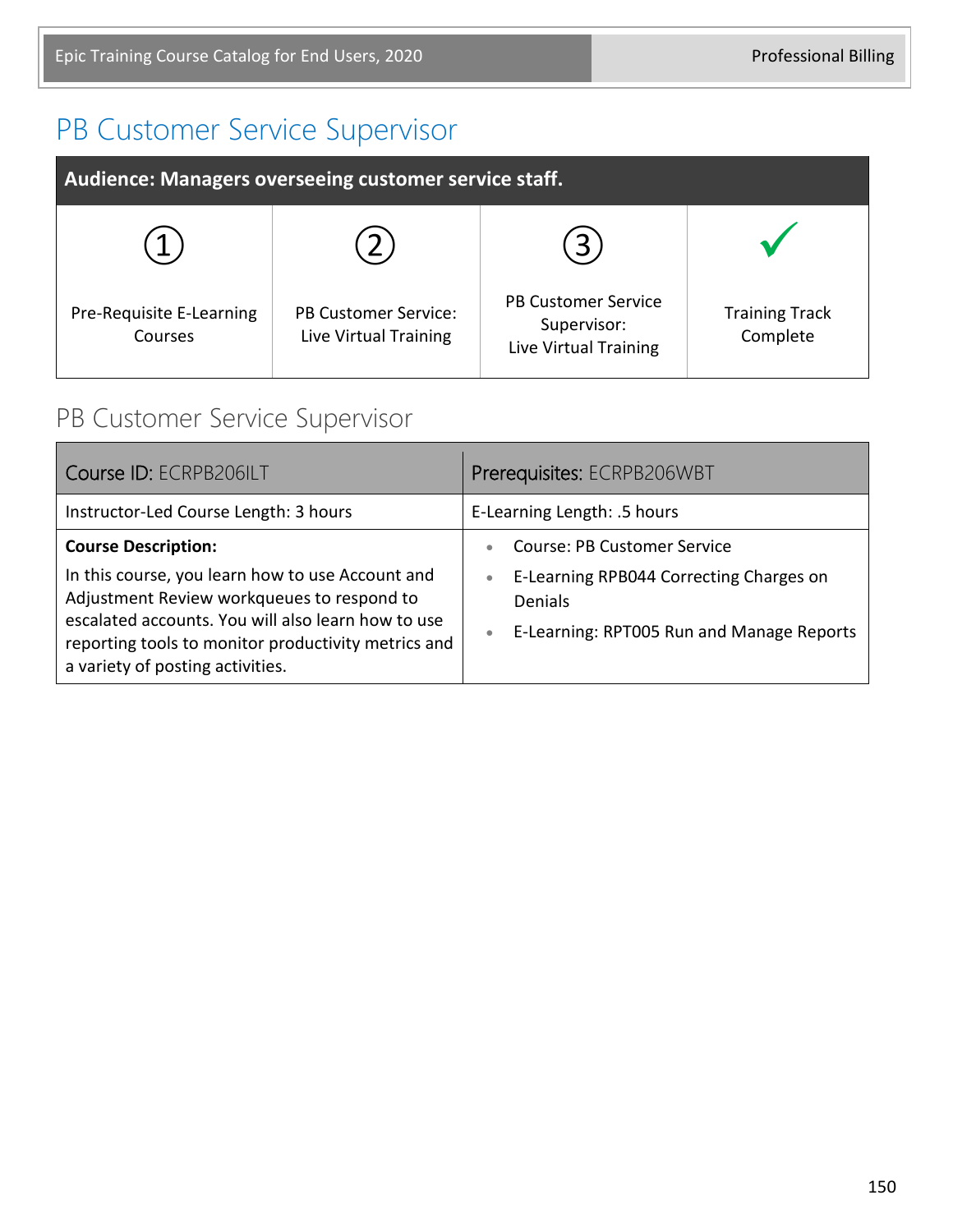# PB Self-Pay Follow-Up

| Audience: Staff responsible for contacting patient's pertaining to their outstanding self-<br>pay balance. |                                                 |                                |
|------------------------------------------------------------------------------------------------------------|-------------------------------------------------|--------------------------------|
|                                                                                                            |                                                 |                                |
| Pre-Requisite E-Learning Courses                                                                           | PB Self-Pay Follow-Up:<br>Live Virtual Training | <b>Training Track Complete</b> |

## PB Self-Pay Follow-Up

| Course ID: ECRPB110ILT                                                                                                                                                                                                                                         | Prerequisites: ECRPB110WBT                                                                                                                                                                                                                                                                                                                                                                                                                                                                           |
|----------------------------------------------------------------------------------------------------------------------------------------------------------------------------------------------------------------------------------------------------------------|------------------------------------------------------------------------------------------------------------------------------------------------------------------------------------------------------------------------------------------------------------------------------------------------------------------------------------------------------------------------------------------------------------------------------------------------------------------------------------------------------|
| Instructor-Led Course Length: 6 hours                                                                                                                                                                                                                          | E-Learning Length: .75 hours                                                                                                                                                                                                                                                                                                                                                                                                                                                                         |
| <b>Course Description:</b><br>In this course, you learn how to perform self-pay<br>follow-up and collections activities in Epic.<br>You will also practice workflows independently<br>with proctored exercises to enforce skills learned<br>during the course. | E-Learning: GEN006 Overview of Hyperspace<br>$\bullet$<br>for Revenue and Access Products<br>E-Learning: RPB051 Overview of the<br>$\bullet$<br>Professional Billing Revenue Cycle<br>E-Learning: PRE052 Overview of Registration<br>$\bullet$<br>in a Clinic Setting<br>E-Learning: RPB002 Introduction to Account<br>$\bullet$<br>Maintenance<br>E-Learning: RPB075 Overview of Account<br>$\bullet$<br>Workqueues<br>E-Learning: REV150 SmartTools for the<br>$\bullet$<br><b>Business Office</b> |